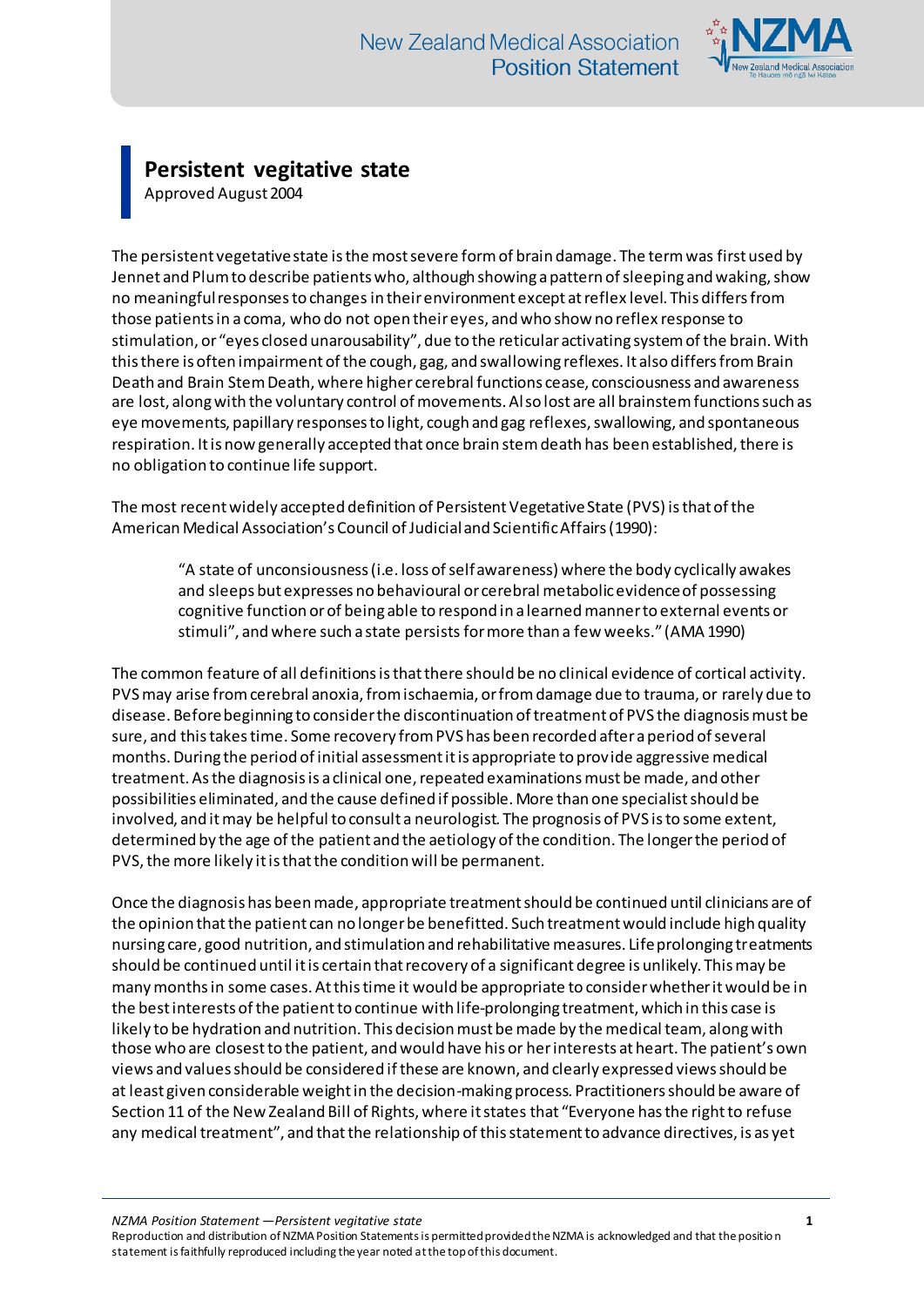

untested. There exists at least the possibility that the deliberate disregarding of such an advance directive could expose a person to legal redress.

People close to the patient need time to come to terms with the diagnosis and prognosis, and this should be remembered when involving them in the decision making. A decision to discontinue "treatment", that is nutrition, will have emotional and symbolic importance for those who love the patient, and they will need support and counselling from the medical team. As there are financial implications in the maintenance of a PVS patient, the institution in which the patient is being treated may also be involved in deciding whether to withhold treatment.

Any member of the medical team who has a moral or religious objection to a decision to withdraw treatment cannot be obliged to act contrary to his or her conscience. In such a case every effort should be made to reconcile differences, but if a consensus cannot be reached, the health care professional has a duty to let the family, or those closest to the patient, know that at their request the patient may be transferred to the care of another health professional. Similarly any member of the health care team should be offered the chance to transferring to other duties if they have conscientious objection to any proposal to withdraw treatment. If there is continuing disagreement advice should be sought from a recognised local Ethics Committee. Recourse to a Court of Law is undesirable unless there may be complications under the law, as when the PVS is the result of attempted suicide, or criminal assault, or where there are irreconcilable differences of opinion as to whether hydration and nutrition should be withdrawn.

## **Guidelines for the management of PVS**

- 1. The diagnosis must be as certain as possible, and initial treatment instituted.
- 2. While the diagnosis and prognosis are uncertain, nutrition and hydration should be continued. This may have to be for a period of several months.
- 3. Where there are possible legal implications, as where the patient is in PVS as a result of an illegal act, nutrition and hydration should be continued until the legal situation is clear.
- 4. Where the diagnosis and prognosis are clear then a decision as to whether nutrition and hydration should be continued must be reached. This decision must be made by the medical team in charge of the case, along with the family of the patient, or those closest to him or her. If the patient has left a clear indication of his views of how he should be managed in such a situation, in the form of an advance directive, or "living will", these should be accorded very serious consideration.
- 5. The relatives of such a patient should be given appropriate counselling and support.
- 6. Any doctor whose conscience prevents him or her from making a decision to withdraw nutrition and hydration on principle, should be allowed to withdraw from the decisionmaking process.
- 7. Where there is any persistent disagreement about the decision to withdraw nutrition and hydration by the interested parties, help may be obtained from a recognised local Ethics Committee, set up in accordance with the National Standard for Ethics Committees promulgated by the Ministry of Health. If resolution is still not reached, recourse may have to be made to a Court of Law.

*NZMA Position Statement —Persistent vegitative state* **2**

Reproduction and distribution of NZMA Position Statements is permitted provided the NZMA is acknowledged and that the position statement is faithfully reproduced including the year noted at the top of this document.